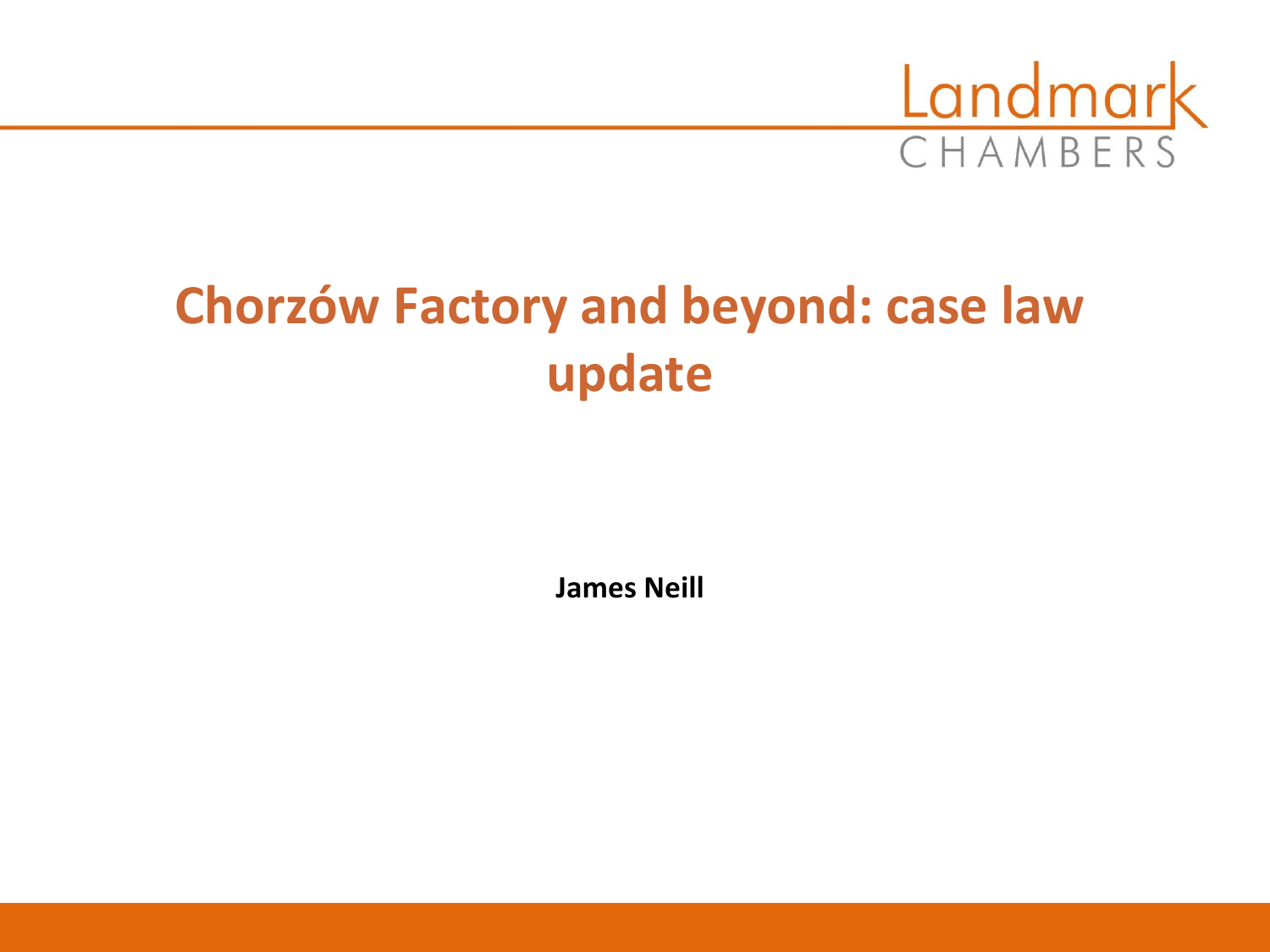## **The Full Reparation Standard**

*Factory at Chorzow (Germany v Poland*), Merits, 1928 PCIJ (Ser.A) No.17 (13 September) at [125]:

"The essential principle contained in the actual notion of an illegal act  $-$  a principle which seems to established by international practice and in particular by the decisions of arbitral tribunals – is **that reparation must, as far as possible, wipe out all the consequences of the illegal act and re-establish the situation which would, in all probability, have existed if that act had not been committed**. Restitution in kind, or, if this is not possible, payment of a sum corresponding to the value which a restitution in kind would bear; the award, if need be, of damages for loss sustained which would not be covered by restitution in kind or payment in place of it"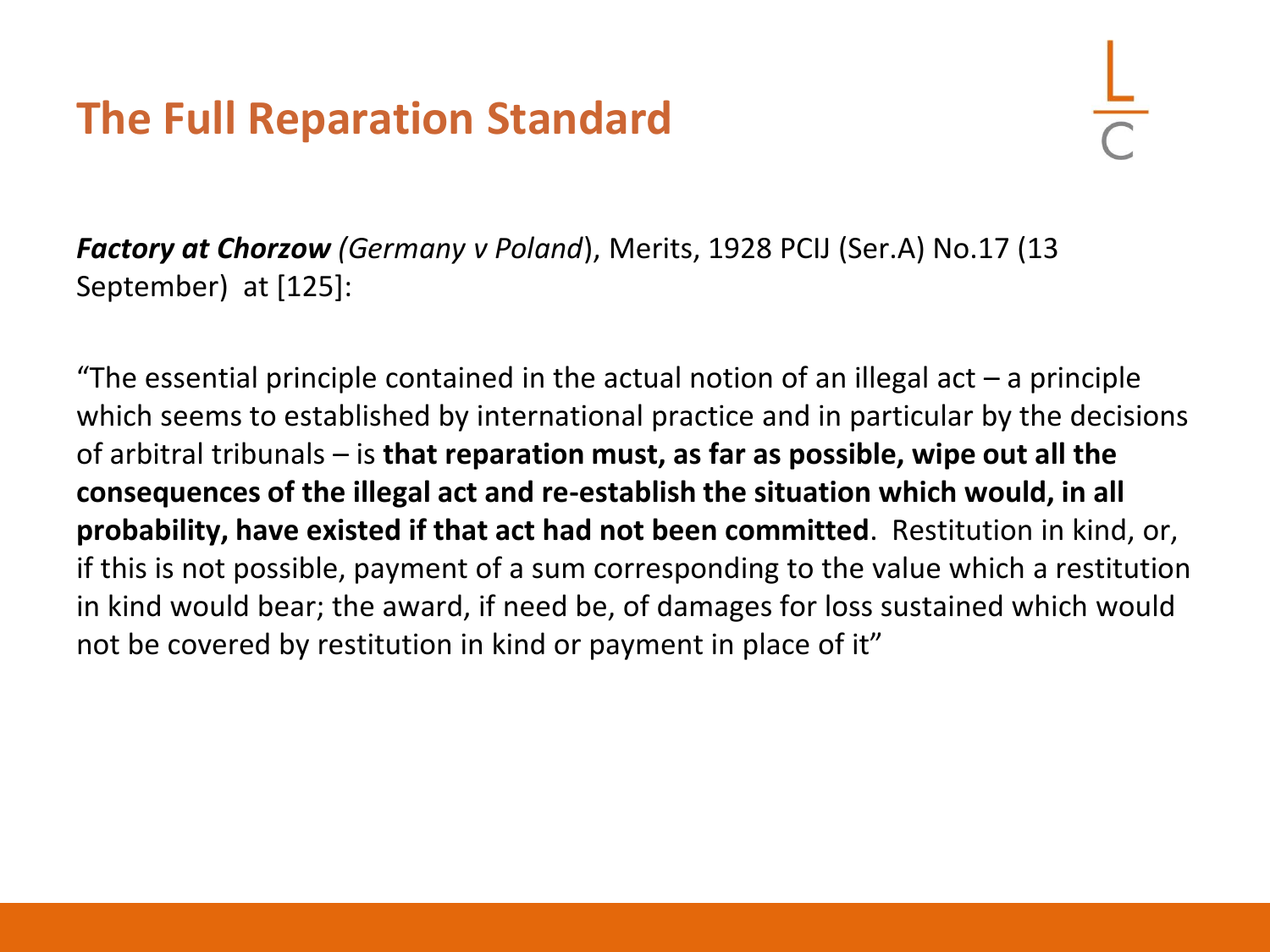*ADC Affiliate Ltd and others v Republic of Hungary*, ICSID Case No. ARB/03/2016, Award (2 October 2006) at [496 ] – [497]:

"The present case is almost unique among decided cases concerning the expropriation by States of foreign owned property, **since the value of the investment after the date of expropriation (1 January 2002) has risen very considerably while other arbitrations that apply the Chorzów Factory standard all invariably involve scenarios where there has been a decline in the value of the investment after regulatory interference**. It is for this reason that the application of the restitution standard by various arbitration tribunals has led to use of the date of the expropriation as the date for the valuation of damages.

However, in the present, sui generis, type of case the application of the Chorzów Factory standard requires that the date of valuation should be the date of the Award and not the date of expropriation, since this is what is necessary to put the Claimants in the same position as if the expropriation had not been committed."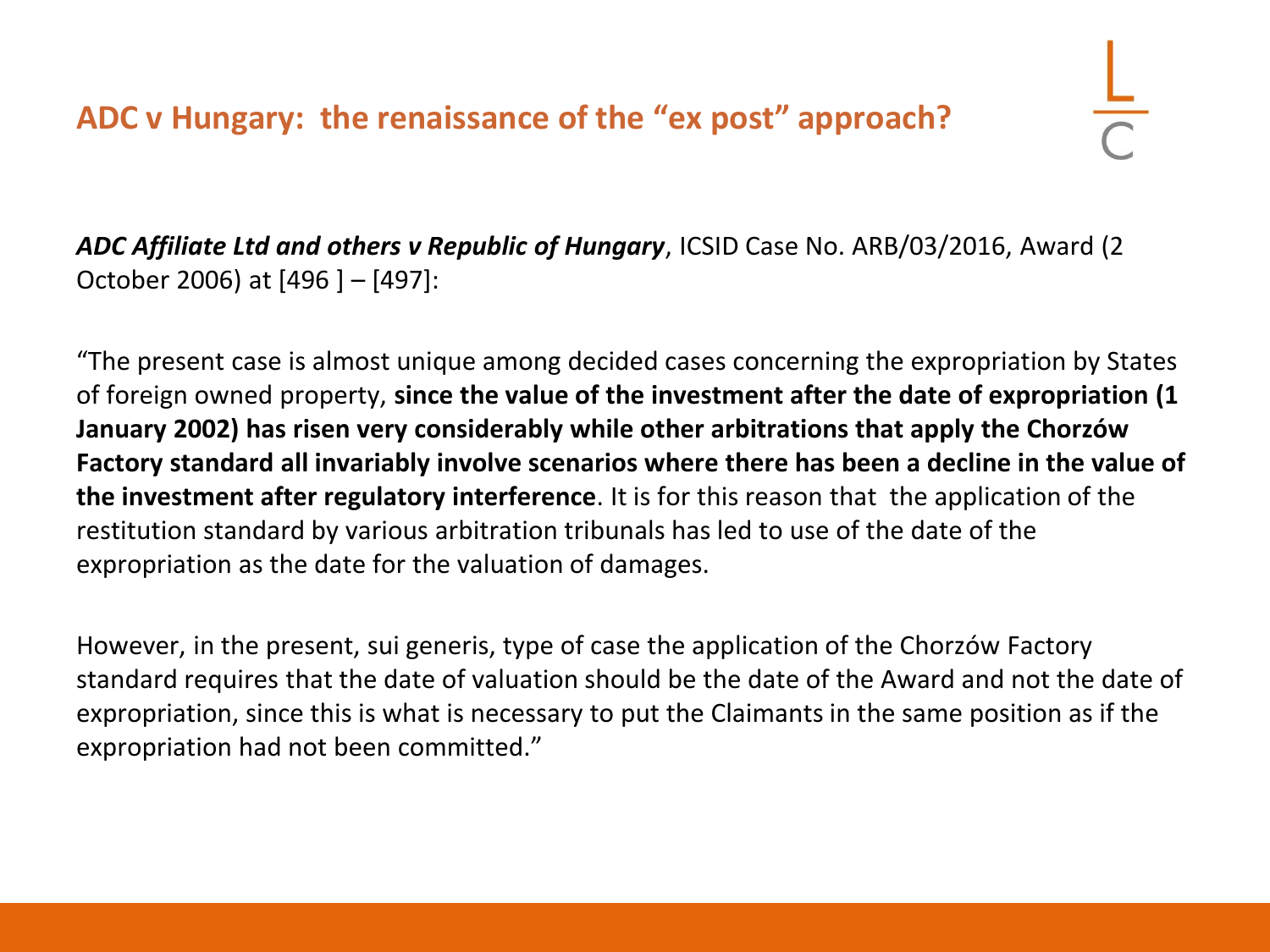## **Awards following ADC v Hungary**

- **Siemens v Argentina**,ICSID Case No. ARB/02/08 (6 February 2007) at [355]
- **El Paso v Argentina** ICSID Case No. ARB/03/15 (31 October 2011)
- NB **Amoco v Islamic Republic of Iran** and foreseeability: "*Foreseeability not only bears on causation rather than on quantum, but it would anyway be an inappropriate test for damages that approximate to restitution in integrum. The only subsequent factors relevant to value which are not to be relied on are those attributable to the illegality itself"*
- **ConocoPhilips v Venezuela ICSID Case No. ARB/07/30, Decision on Jurisdiction and Merits** (3 September 2013)
- **Von Pezold v Republic of Zimbabwe** ISCID Case No ARB/10/15 (28 July 2015)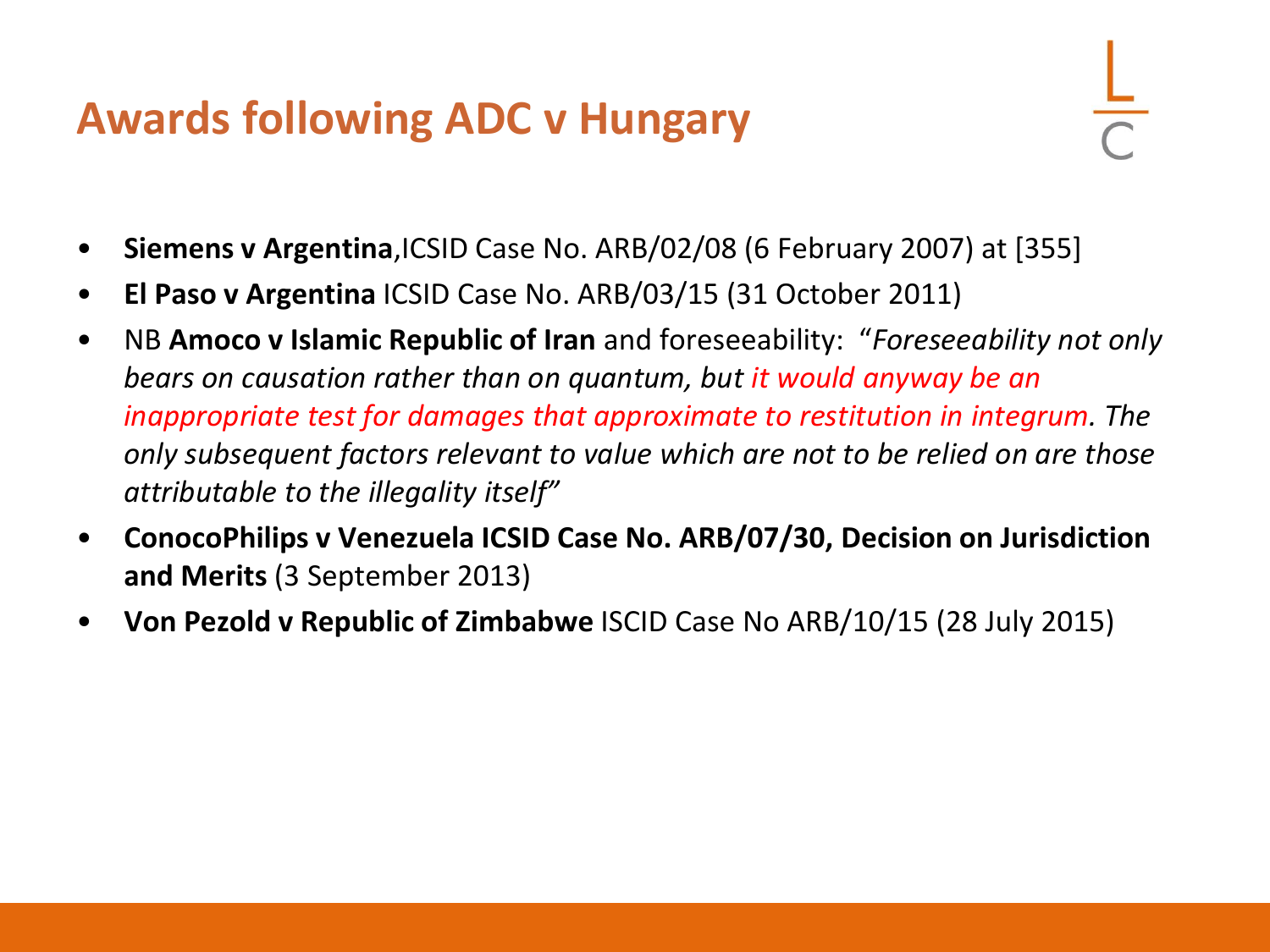### **The Yukos Award (2014): policy considerations as to whom should bear the risk?**

"Neither the text of Article 13 of the ECT nor its travaux provide a definitive answer to the question of whether damages should be assessed as of the date of expropriation or the date of the award. The text of Article 13, after specifying the four conditions that must be met to render an expropriation lawful, provides that for "such" an expropriation, that is, for a lawful expropriation, damages shall be calculated as of the date of the taking. A contrario, the text of Article 13 may be read to import that damages for an unlawful taking need not be calculated as of the date of taking. It follows that this Tribunal is not required by the terms of the ECT to assess damages as of the time of the expropriation. Moreover, conflating the measure of damages for a lawful taking with the measure of damages for an unlawful taking is, on its face, an unconvincing option.

In the view of the Tribunal, and in exercise of the latitude that the terms of Article 13 of the ECT afford it in this regard, the question of whether an expropriated investor is entitled to choose between a valuation as of the expropriation date and the date of an **award is one best answered by considering which party should bear the risk and enjoy the benefits of unanticipated events leading to a change in the value of the expropriated asset between the time of the expropriatory actions and the rendering of an award**. The Tribunal finds that the principles on the reparation for injury as expressed in the ILC Articles on State Responsibility are relevant in this regard. According to Article 35 of the ILC Articles, a State responsible for an illegal expropriation is in the first place obliged to make restitution by putting the injured party into the position that it would be in if the wrongful act had not taken place. **This obligation of restitution applies as of the date when a decision is rendered**. Only to the extent where it is not possible to make good the damage caused by restitution is the State under an obligation to compensate pursuant to Article 36 of the ILC Articles on State Responsibility" (at  $[1765] - [1766]$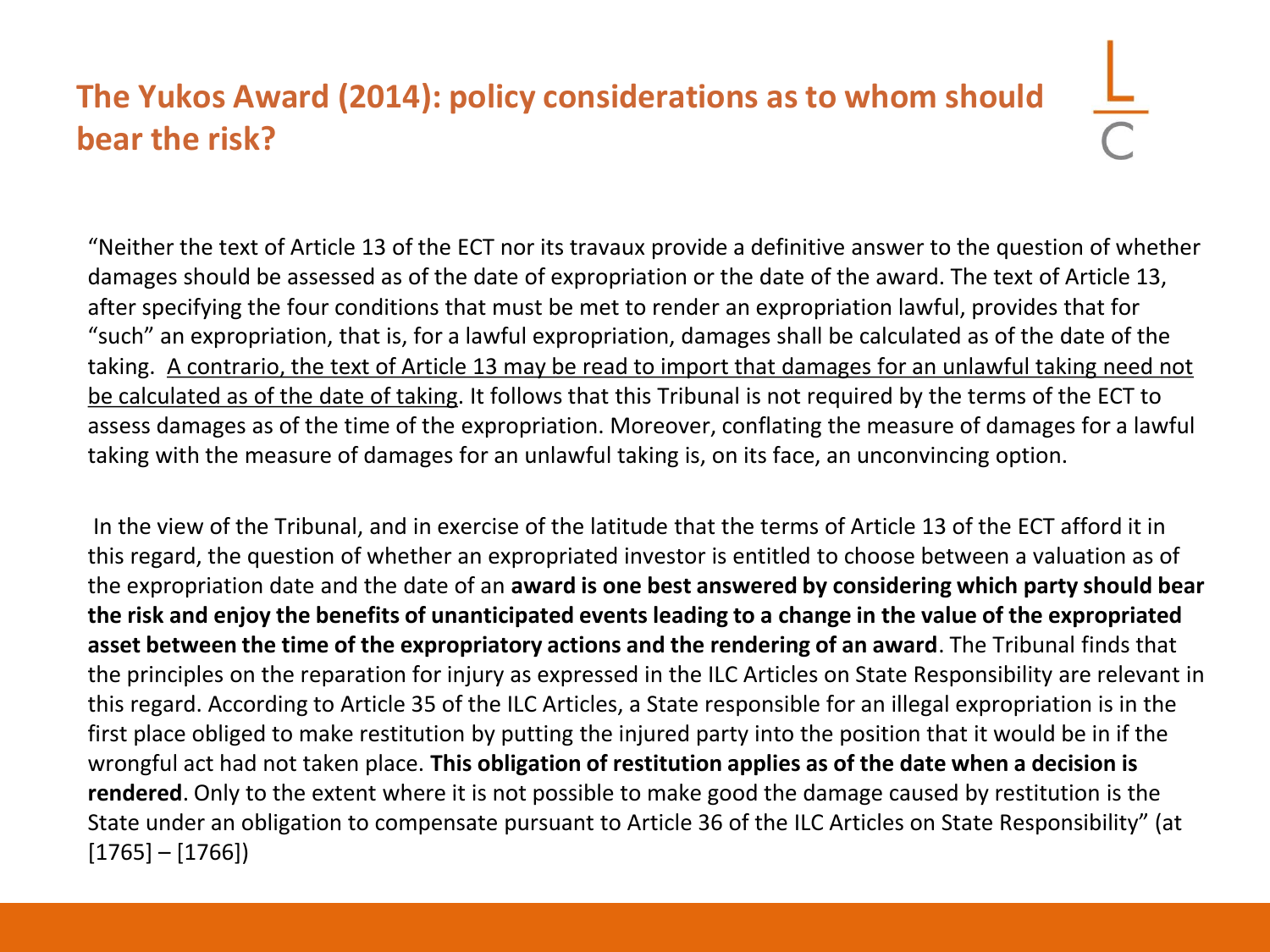## **The** *Quiborax* **dissenting opinion: full reparation is the loss foreseen as at the date of expropriation**

"I will start by a review of the finding of the PCIJ...first I think it is worth noting  $-$  to put things in perspective – that if the Court indeed considered that in case of an unlawful expropriation, the full reparation implied the payment of a compensation including what was called the *damnum emergens* and the *lucrum cessans*, it has not considered any "future" lost profits, taking only into consideration probable profits lost between the date of the expropriation and the date of the judgment.. **In other words, in no case did Chorzow take into account lost profits AFTER the date of judgment**". (bold in original)"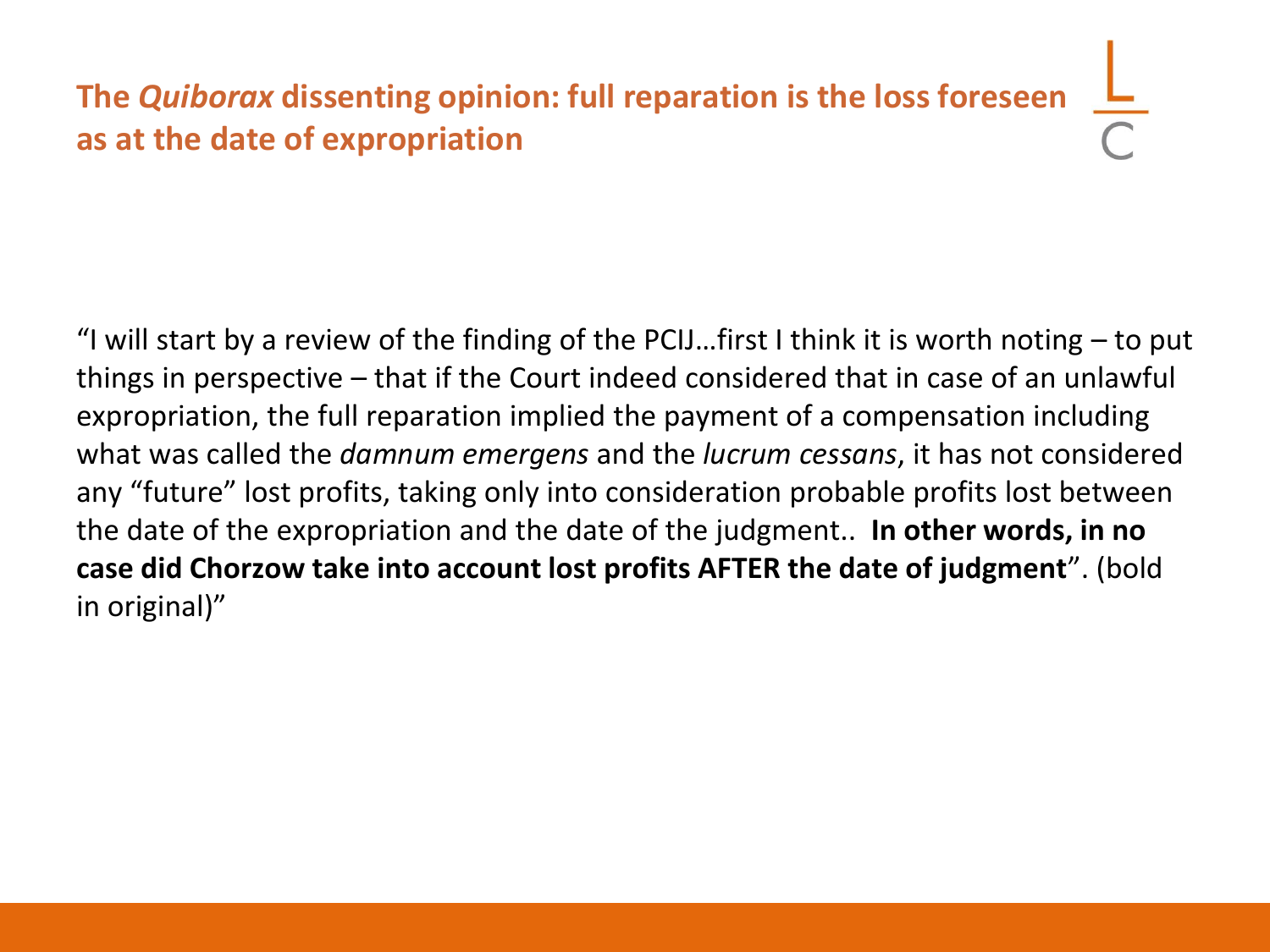# **Chorzow Factory: the two alternative ways of assessing damages**

*I. - A. What was the value, on July 3rd, 1922, expressed in Reichsmarks current at the present time, of the undertaking for the manufacture of nitrate products of which the factory was situated at Chorzów in Polish Upper Silesia, in the state in which that undertaking (including the lands, buildings, equipment, stocks and processes at its disposal, supply and delivery contracts, goodwill and future prospects) was, on the date indicated, in the hands of the Bayerische and Oberschlesische Stickstoffwerke?*

*B. What would have been the financial results, expressed in Reichsmarks current at the present time (profits or losses), which would probably have been given by the undertaking thus constituted from July 3rd, 1922, to the date of the present judgment, if it had been in the hands of the said Companies?*

*II. - What would be the value at the date of the present judgment, expressed in Reichsmarks current at the present time, of the same undertaking (Chorzów) if that undertaking (including lands, buildings, equipment, stocks, available processes, supply and delivery contracts, goodwill and future prospects) had remained in the hands of the Bayerische and Oberschlesische Stickstoffwerke …*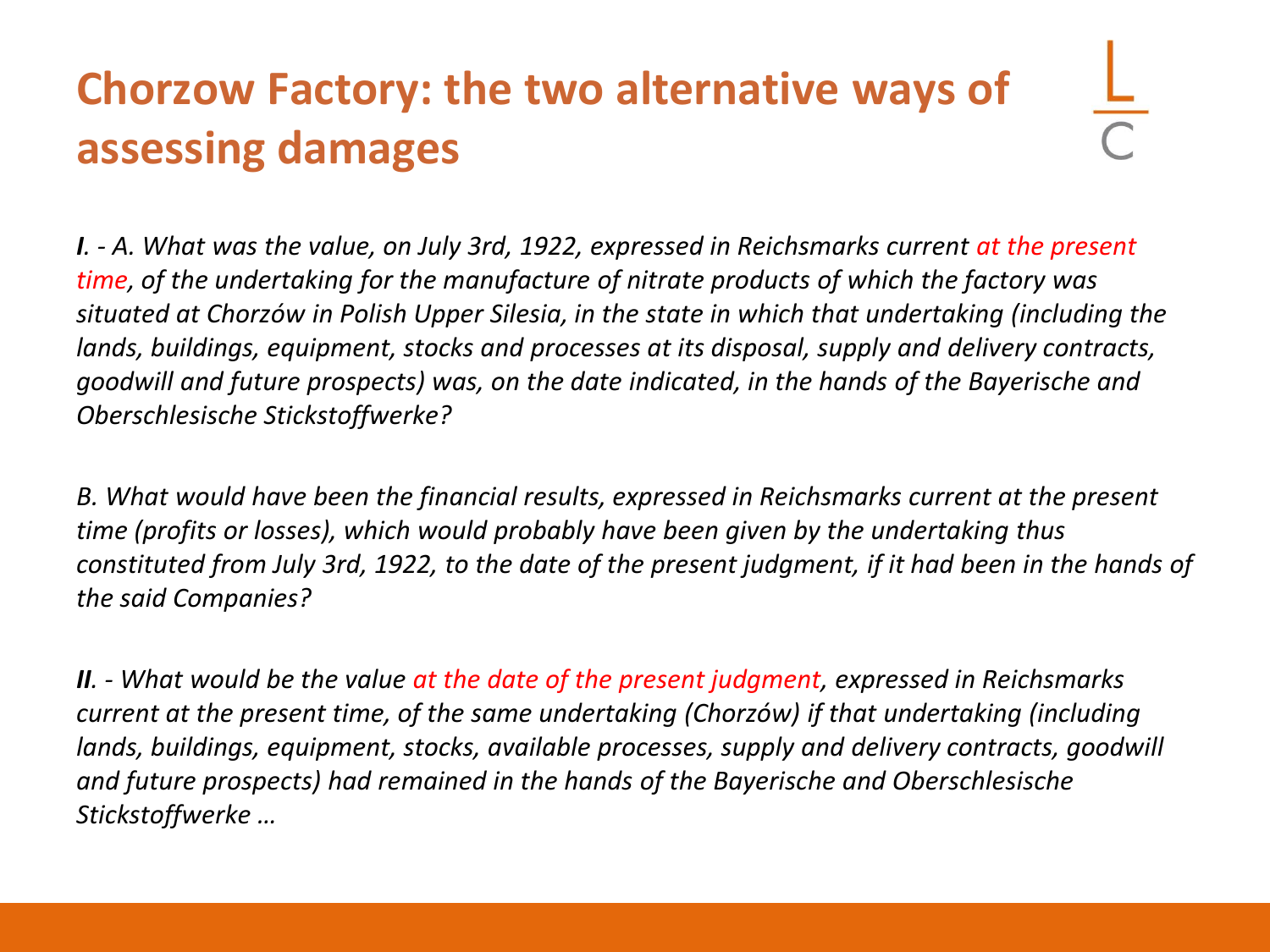# **Chorzow: were profits to be left out of account?**

*"As regards the lucrum cessans, in relation to Question II, it may be remarked that the cost of upkeep of the corporeal objects forming part of the undertaking and even the cost of improvement and normal development of the installation and of the industrial property incorporated therein, are bound to absorb in a large measure the profits, real or supposed, of the undertaking. Up to a certain point, therefore, any profit may be left out of account, for it will be included in the real or supposed value of the undertaking at the present moment" – Chorzow, pp 51 – 52* (emphasis added)

#### Prof Stern in *Quiborax at* [33]:

"*It is interesting to note that in fact the PCIJ has used two methods of calculation of the compensation due to replace restitution in case of unlawful expropriation:*

*- one on the date of the taking, considering that compensation should be calculated as including the assets-based value of the undertaking at the moment of the interference plus the hypothetical probable lost profits until the date of the judgment;*

*- one on the date of the judgment, this hypothetical assets-based valuation being supposed to include ipso facto most of the hypothetical probable lost profits up to the date of the judgment*"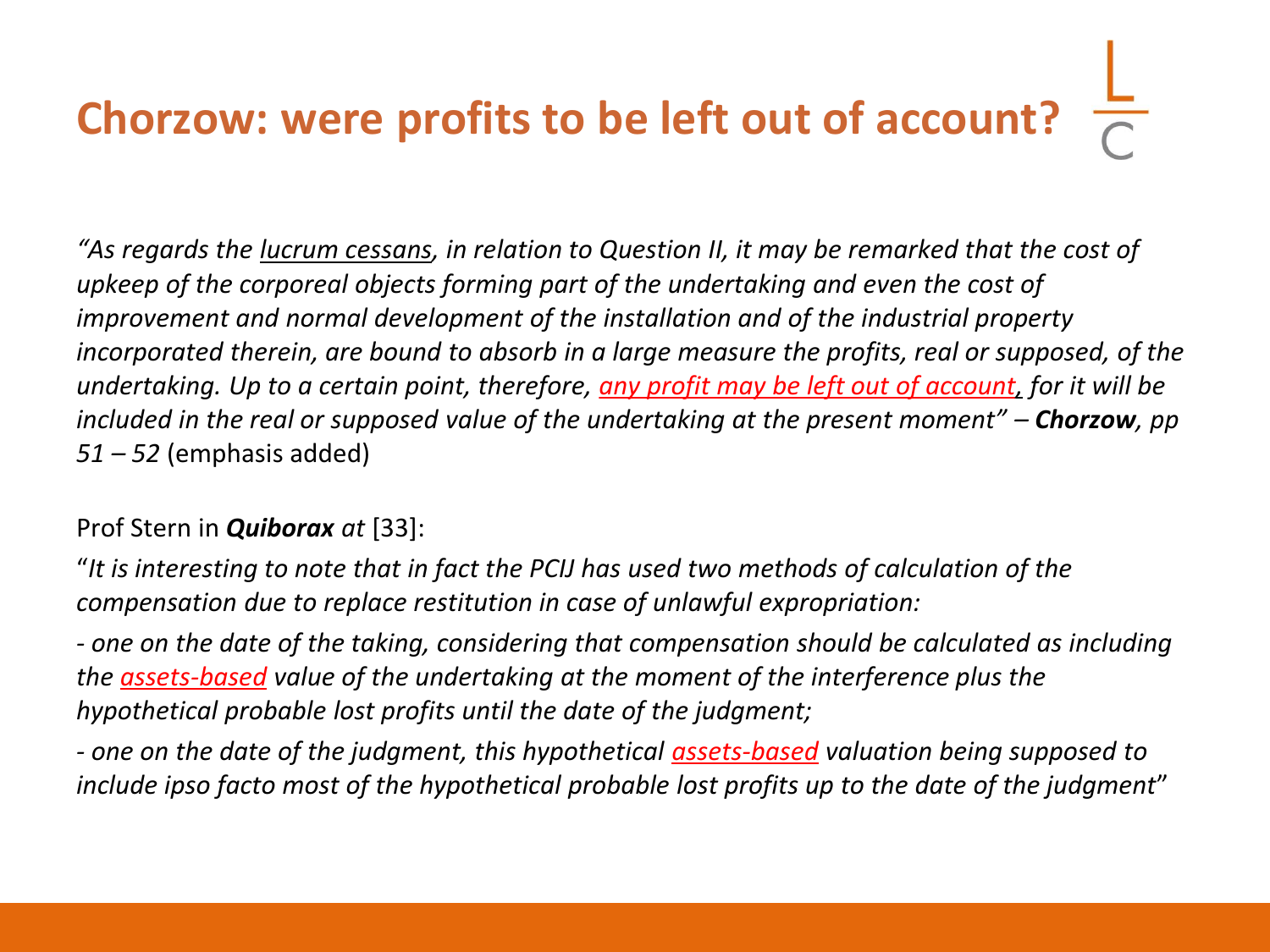## **The conclusion in the** *Quiborax* **dissent**

"Moreover, I think that, if the PCIJ clearly suggested that a possible method was to use the date of the award to evaluate the expropriated property, it does not seem that the PCIJ had considered the possibility to use ex post information. It always insisted on the fact that the evaluations were to be made "in all probability", which to me, might well exclude the taking into account of real data**. The purpose of the reparation is to compensate the consequences of the illegal act of the State, as appreciated at the time of such expropriation, not the consequences of some posterior evolution of prices or evolution of demand or other circumstances"** (at [40]) (bold in original)"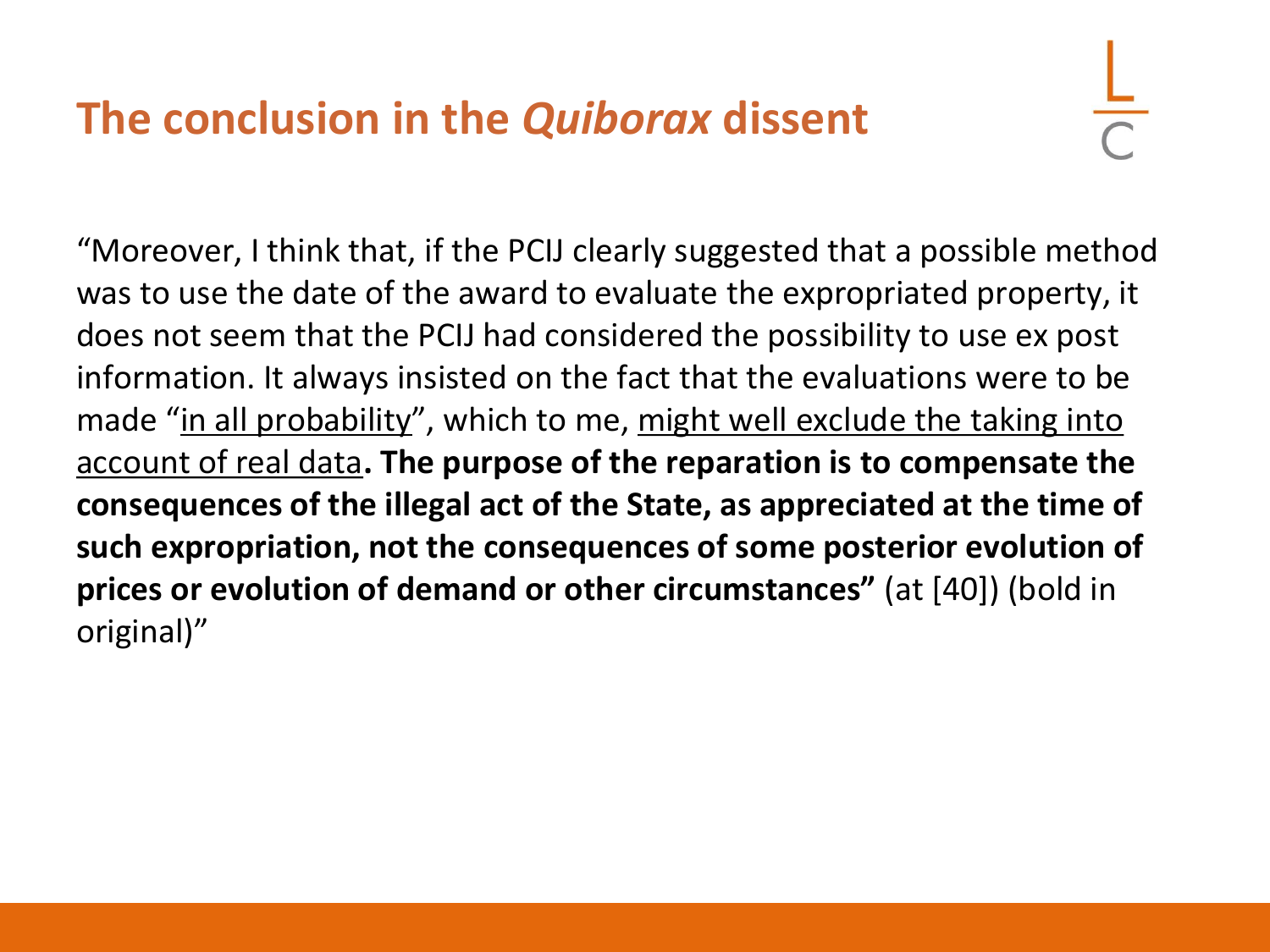# **Main arguments in Quiborax dissent against the ex***post* **approach**

- Ex post analysis is intrinsically "biased in favour of investors" (if a choice as to valuation date is available): "is not in line with the certainty of the rule of law" and "the balanced interpretation" approach to BITs (at [102])
- Arbitrary: "the facts existing after the date of the award have nothing to do with the facts of the case"
- Amount of damages varies dependent on date of award
- Injustice to expropriated investor (if used in all instances), if later events reduce value)
- Ruling out foreseeability is contrary to the accepted rules regarding causation (at [88] – [99]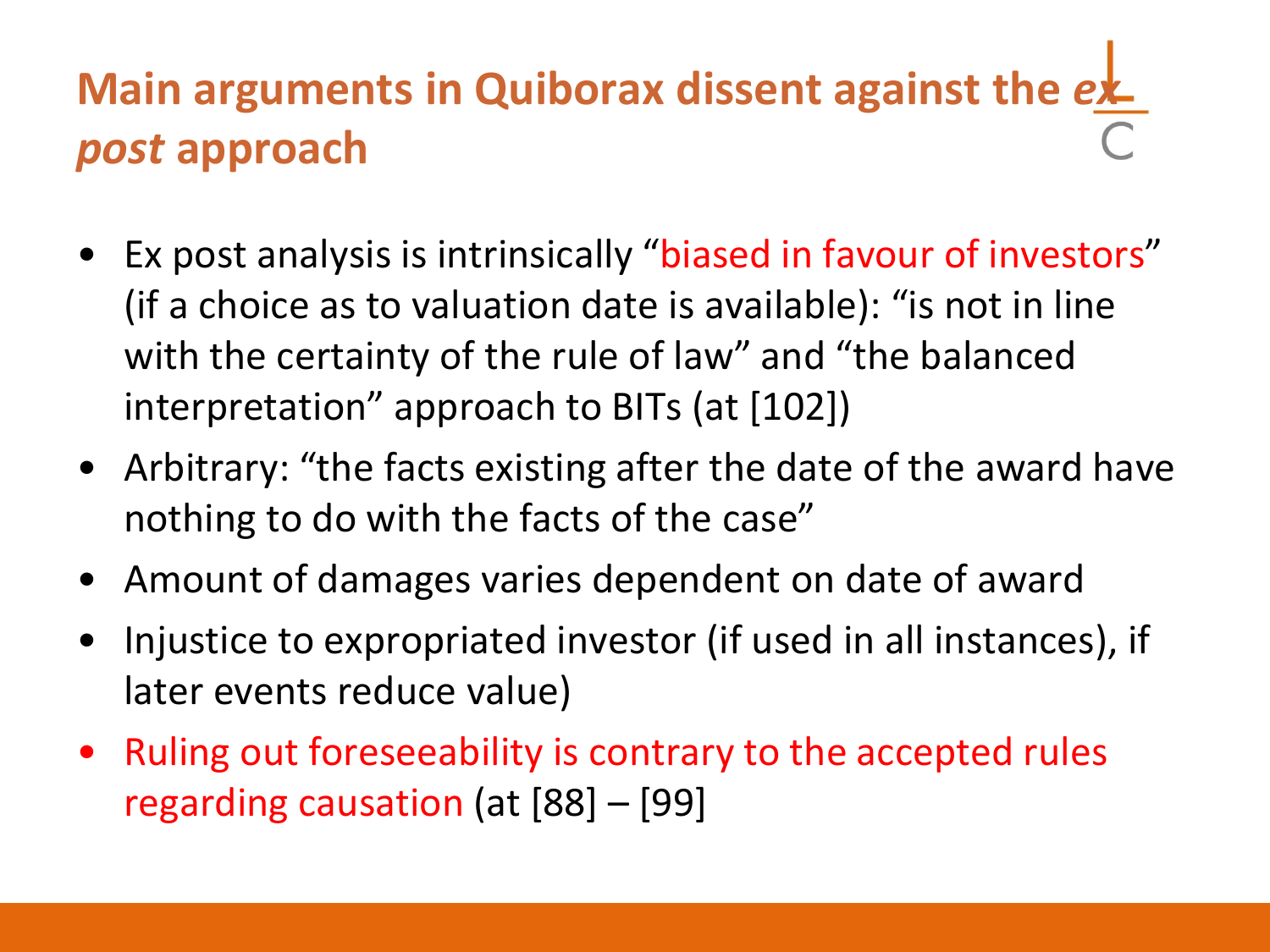# **Commentary to Article 31 of the ILC Articles on State Responsibility: the test of foreseeability**

"causality in fact is a necessary but not sufficient condition for reparation. There is a further element, associated with the exclusion of injury that it is too "remote" or "consequential" to be the subject of reparation. In some cases, **the criterion of "directness" may be used, in others "foreseeability" or "proximity**" (at sub-para 10)